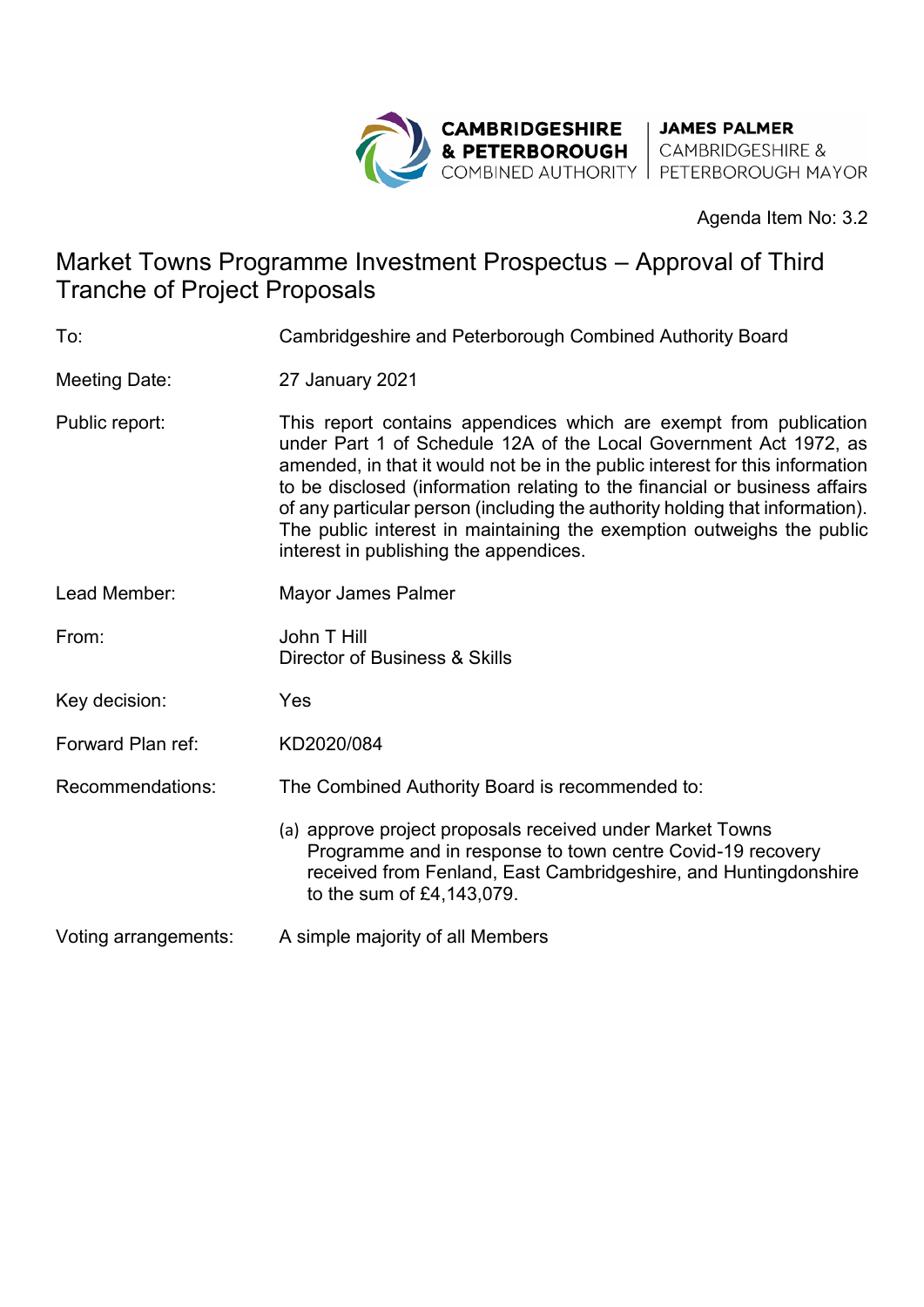#### 1. Purpose

1.1 To seek Combined Authority (CA) Board approval of the third tranche of project proposals received from Fenland and East Cambridgeshire District Council under the Cambridgeshire and Peterborough Combined Authority (CPCA) Market Towns Programme Investment Prospectus.

#### 2. Background

- 2.1 The Combined Authority is providing capital investment to mobilise each town masterplan and to act as a funding catalyst to securing additional investment. There is a total of £10m Combined Authority capital allocated to support the delivery and implementation of 10 approved Market Town Masterplans (in addition to £3.1m of funding already allocated to St Neots). The other 10 towns are St Ives, Huntingdon, Ramsey, Wisbech, March, Chatteris, Whittlesey, Ely, Soham and Littleport.
- 2.2 Combined Authority funding is provisionally shared across these 10 market towns, with district authority leads able to bid for up to £1m of capital funding for each town. Proposals have been invited to support the mobilisation of each Masterplan and against activities which address the needs and those interventions identified as required to drive targeted growth and regeneration of each town.
- 2.3 Furthermore, up to £500k of the funding for each town is especially focused on supporting Covid-19 recovery and on capital projects that could be implemented for the period between November and Spring 2021 - a period in which our town centres will undoubtedly need real support to survive and rebound from the Covid-19 shock to their businesses revenues and customer footfall. This has been the subject of this latest funding call.
- 2.4 All proposals are independently appraised where the strategic need, economic and commercial case is assessed against an agreed set of appraisal metrics. Appraised applications are scored based on programme criteria set and must achieve a minimum pass mark to be recommended for CA Board approval.
- 2.5 To date, there have been two Market Towns Programme funding calls (September and November 2020) resulting in a total of 15 projects being approved by the CA Board, awarding £4,868,569 of CPCA grant and bringing in an additional £3,792,815 of match funding:

| <b>Project Name</b>                | <b>Description</b>                                                                                                                            | <b>CPCA Grant</b><br><b>Amount</b> | <b>Match Funding</b> |
|------------------------------------|-----------------------------------------------------------------------------------------------------------------------------------------------|------------------------------------|----------------------|
| September 2020                     |                                                                                                                                               |                                    |                      |
| Huntingdonshire                    |                                                                                                                                               |                                    |                      |
| <b>St Neots FHSF</b>               | To provide market towns funding<br>as match investment towards St<br>Neots Future High Streets Fund<br>bid.                                   | £3,100,000                         | £3,748,815           |
| <b>St Ives Footfall</b><br>Cameras | To install footfall counting cameras<br>in St Ives town centre across 4<br>locations to provide data which will<br>inform HDC on the economic | £42,400                            |                      |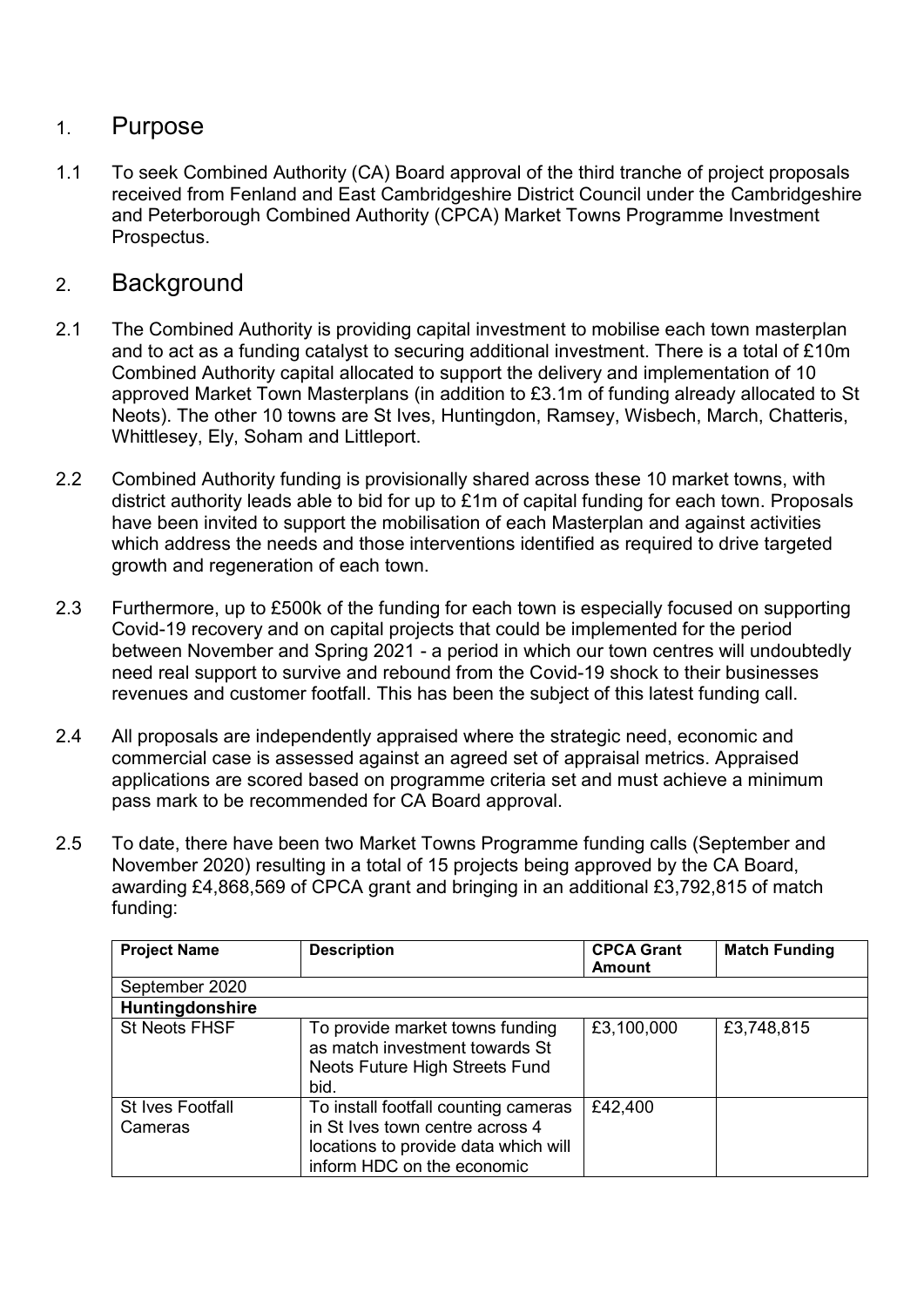| <b>Project Name</b>            | <b>Description</b>                                                    | <b>CPCA Grant</b> | <b>Match Funding</b> |
|--------------------------------|-----------------------------------------------------------------------|-------------------|----------------------|
|                                | health of the town centre.                                            | <b>Amount</b>     |                      |
|                                |                                                                       |                   |                      |
| Huntingdonshire<br>Feasibility | To support the development of<br>economic business and investment     | £300,000          |                      |
| Development Work               | cases for the implementation of                                       |                   |                      |
|                                | Planning for Growth in Huntingdon,                                    |                   |                      |
|                                | St Ives and Ramsey.                                                   |                   |                      |
| <b>Fenland</b>                 |                                                                       |                   |                      |
| <b>Wisbech Market Place</b>    | To improve the appearance of                                          | £200,000          | £200,000             |
| Improvements                   | Wisbech Market Place - located in                                     |                   |                      |
|                                | the commercial and social "heart"                                     |                   |                      |
|                                | of the town, introducing new and                                      |                   |                      |
|                                | improved facilities; and to enhance                                   |                   |                      |
|                                | its use as both a trading area and                                    |                   |                      |
|                                | community space.                                                      |                   |                      |
| Whittlesey Interactive         | To support the installation of                                        | £57,500           | £8,500               |
| <b>Flood Signs</b>             | VHMS flashing electronic highway                                      |                   |                      |
|                                | signs that only give limited                                          |                   |                      |
|                                | information. The proposed VHMS                                        |                   |                      |
|                                | for Whittlesey offers information to                                  |                   |                      |
|                                | suit all highway issues - whether                                     |                   |                      |
|                                | road closure owing to flooding,                                       |                   |                      |
|                                | road traffic accidents, highways                                      |                   |                      |
|                                | works single lane traffic or 3-way                                    |                   |                      |
|                                | traffic light system ahead, offering<br>alternative routes.           |                   |                      |
| Sub-totals (Sept20)            |                                                                       | £3,442,400        | £3,748,815           |
|                                |                                                                       |                   |                      |
| November 2020                  |                                                                       |                   |                      |
| <b>Fenland</b>                 |                                                                       |                   |                      |
| <b>Whittlesey Heritage</b>     | To support the development of a                                       | £500,000          |                      |
| Centre                         | dedicated Heritage Centre. The                                        |                   |                      |
|                                | building will include education                                       |                   |                      |
|                                | classrooms, flexible space to                                         |                   |                      |
|                                | incorporate small exhibitions and                                     |                   |                      |
|                                | indoor events, coffee shop, toilets,                                  |                   |                      |
|                                | and office and storage space                                          |                   |                      |
|                                | suitable for staff and volunteers.                                    |                   |                      |
| <b>Whittlesey Heritage</b>     | To create a new walk that would                                       | £218,169          |                      |
| Walk                           | provide a distinctive offer to                                        |                   |                      |
|                                | encourage the exploration of this                                     |                   |                      |
|                                | historic Fenland town. The route                                      |                   |                      |
|                                | will include historic landmarks and                                   |                   |                      |
|                                | provide insight into the history and                                  |                   |                      |
|                                | heritage of the town in addition to                                   |                   |                      |
|                                | key information regarding bus stop<br>locations, access to Whittlesea |                   |                      |
|                                | Railway Station and the National                                      |                   |                      |
|                                | Cycling Network Route 63.                                             |                   |                      |
| <b>Chatteris Town Centre</b>   | To make Chatteris town centre                                         | £92,000           | £20,000              |
| <b>Renaissance Fund</b>        | more attractive improving the                                         |                   |                      |
|                                | appearance of street furniture and                                    |                   |                      |
|                                | enabling refurbishment works to                                       |                   |                      |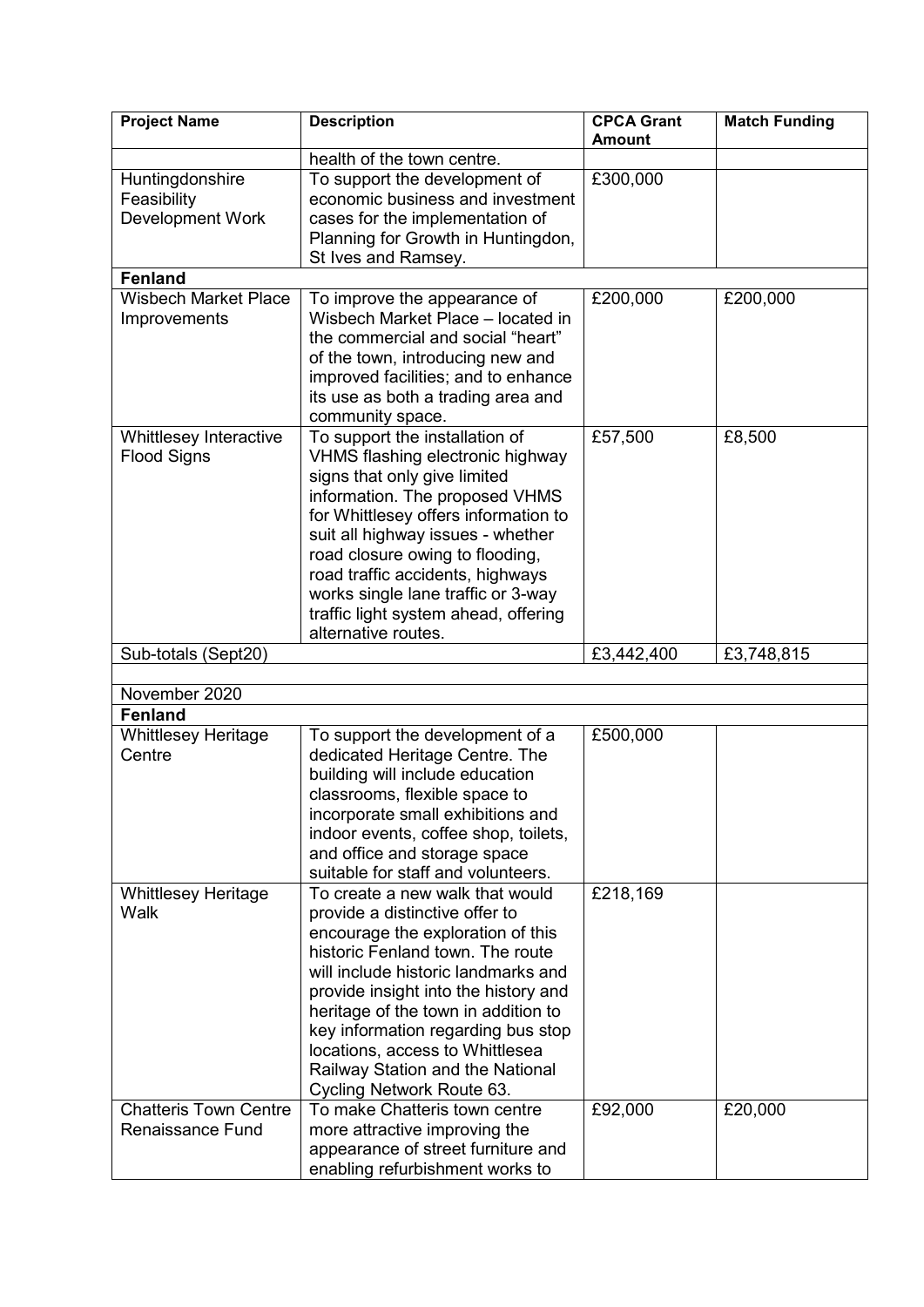| <b>Project Name</b>                   | <b>Description</b>                  | <b>CPCA Grant</b><br><b>Amount</b> | <b>Match Funding</b> |
|---------------------------------------|-------------------------------------|------------------------------------|----------------------|
|                                       | help businesses recover post        |                                    |                      |
|                                       | Covid-19.                           |                                    |                      |
| <b>East Cambridgeshire</b>            |                                     |                                    |                      |
| <b>Ely Town Centre</b>                | To deliver key aspects of recovery  | £105,000                           |                      |
| Covid-19 Recovery                     | and future proofing of the town     |                                    |                      |
|                                       | centre and linked infrastructure.   |                                    |                      |
| <b>Ely Digital</b>                    | To install additional access points | £195,000                           |                      |
| Connectivity                          | (AP's) to significantly extend the  |                                    |                      |
|                                       | towns free public Wi-fi network,    |                                    |                      |
|                                       | whilst at the same time, upgrade    |                                    |                      |
|                                       | the network to capture and analyse  |                                    |                      |
|                                       | data through additional monitoring  |                                    |                      |
|                                       | technology.                         |                                    |                      |
| <b>Ely Evidence Strategy</b>          | To engage specialist advice and to  | £20,000                            |                      |
|                                       | develop an evidence-based city      |                                    |                      |
|                                       | centre delivery strategy for Ely.   |                                    |                      |
| <b>Soham Town Centre</b>              | To deliver key aspects of recovery  | £85,000                            |                      |
| Covid-19 Recovery                     | and future proofing of the town     |                                    |                      |
|                                       | centre and linked infrastructure.   |                                    |                      |
| Soham Digital                         | To install additional access points | £95,000                            |                      |
| Connectivity                          | (AP's) to significantly extend the  |                                    |                      |
|                                       | towns free public Wi-fi network,    |                                    |                      |
|                                       | whilst at the same time, upgrade    |                                    |                      |
|                                       | the network to capture and analyse  |                                    |                      |
|                                       | data through additional monitoring  |                                    |                      |
|                                       | technology.                         |                                    |                      |
| Soham Evidence                        | To engage specialist advice and to  | £20,000                            |                      |
| Strategy                              | develop an evidence-based city      |                                    |                      |
|                                       | centre delivery strategy for Soham. |                                    |                      |
| <b>Ely Steeple Row</b>                | To undertake environmental          | £96,000                            | £24,000              |
|                                       | improvements to Steeple Row Ely     |                                    |                      |
|                                       | including new pathways, furniture,  |                                    |                      |
|                                       | lighting, signage, digital access   |                                    |                      |
|                                       | points, security and enhanced       |                                    |                      |
|                                       | pedestrian access into High Street. |                                    |                      |
| Sub-totals (Nov20)                    |                                     | £1,426,169                         | £44,000              |
|                                       |                                     |                                    |                      |
| Total grant funding allocated to date |                                     | £4,868,569                         | £3,792,815           |

- 2.6 A total of 24 bids were received for consideration in this funding call and each independently assessed. The Appraisal Report is included as Exempt Appendix 1, and the Scoring Matrix Assessments are included as Exempt Appendix 2.
- 2.7 The following 22 bids are being recommended for approval by the CA Board (in principal and conditional) - totalling a combined £4,143,079 of CPCA grant funding under the Market Towns Programme:

| <b>Project Name</b>    | <b>Description</b> | <b>CPCA Grant</b><br><b>Amount</b> | <b>Match Funding</b> |
|------------------------|--------------------|------------------------------------|----------------------|
|                        |                    |                                    |                      |
| <b>Huntingdonshire</b> |                    |                                    |                      |
|                        |                    |                                    |                      |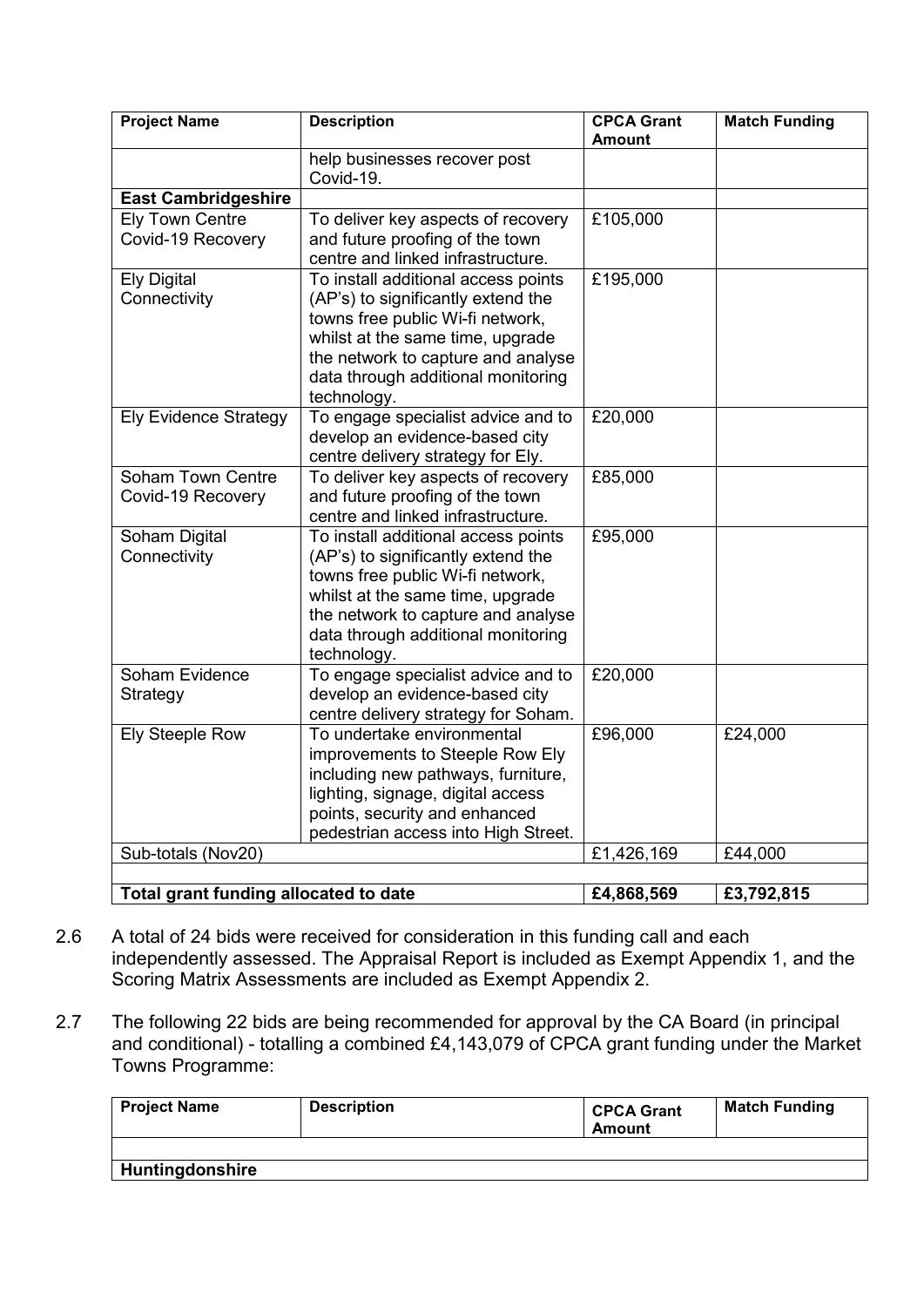| <b>Project Name</b>                          | <b>Description</b>                                                                                                                                                                                              | <b>CPCA Grant</b><br><b>Amount</b> | <b>Match Funding</b> |
|----------------------------------------------|-----------------------------------------------------------------------------------------------------------------------------------------------------------------------------------------------------------------|------------------------------------|----------------------|
| Market Trader Pop<br>Ups                     | To provide 20 uniform 'Love<br>Huntingdonshire' branded pop-up<br>stalls for St Ives, Huntingdon, and<br>Ramsey:                                                                                                | £35,000                            | £5,000               |
| Modern Waste<br>Solutions                    | To install smart technology within<br>our town centres to create a safer,<br>cleaner, and more welcoming<br>centre for St Ives, Huntingdon, and<br>Ramsey.                                                      | £66,348                            | £7,000               |
| Modern Simplified<br><b>Street Furniture</b> | To provide enhanced visual impact<br>and generate a renewed sense of<br>place by providing innovative ways<br>to dwell and socialise to revitalise<br>the town centres of St Ives,<br>Huntingdon, and Ramsey.   | £45,000                            | £5,000               |
| <b>Replacement Public</b><br><b>Toilets</b>  | To refresh the fabric of town centre<br>installations to a high-quality Public<br>Convenience that supports Covid-<br>19 requirements.                                                                          | £260,000                           | £50,000              |
| Parklets Beyond<br><b>Barriers</b>           | To install a range of Parklets at<br>key locations within the town<br>centres, and to provide more<br>space and amenities for people<br>using the high streets and<br>generate social and economic<br>benefits. | £206,000                           | £20,000              |
| <b>Sites for SMEs</b>                        | To install the provision of improved<br>wayfinding and information to town<br>centre-based SME's at several<br>locations in St Ives and<br>Huntingdon.                                                          | £37,300                            | £5,000               |
| <b>Town Walks</b>                            | To provide defined walks with key<br>'stop-off' points across market<br>towns, enhanced through the<br>provision of signage, benches and<br>the appropriate 'way finder'<br>information.                        | £34,000                            | £3,400               |
| Places To Dwell                              | To provide spaces for sheltered<br>social distancing at key town<br>centre locations allowing people to<br>catch up out of the elements whilst<br>staying safe.                                                 | £55,000                            | £5,000               |
| <b>Bicycle Kitchen</b>                       | To provide "fix it yourself" bicycle<br>maintenance stands to enable<br>cyclists to make basis repairs at<br>easily accessible town centre<br>locations.                                                        | £15,000                            | £13,500              |
| <b>Cycle Storage</b><br>Infrastructure       | To support the installation of 9x<br>bicycle storage facilities at<br>locations throughout the market<br>towns of St Ives, Huntingdon, and<br>Ramsey.                                                           | £126,000                           | £12,600              |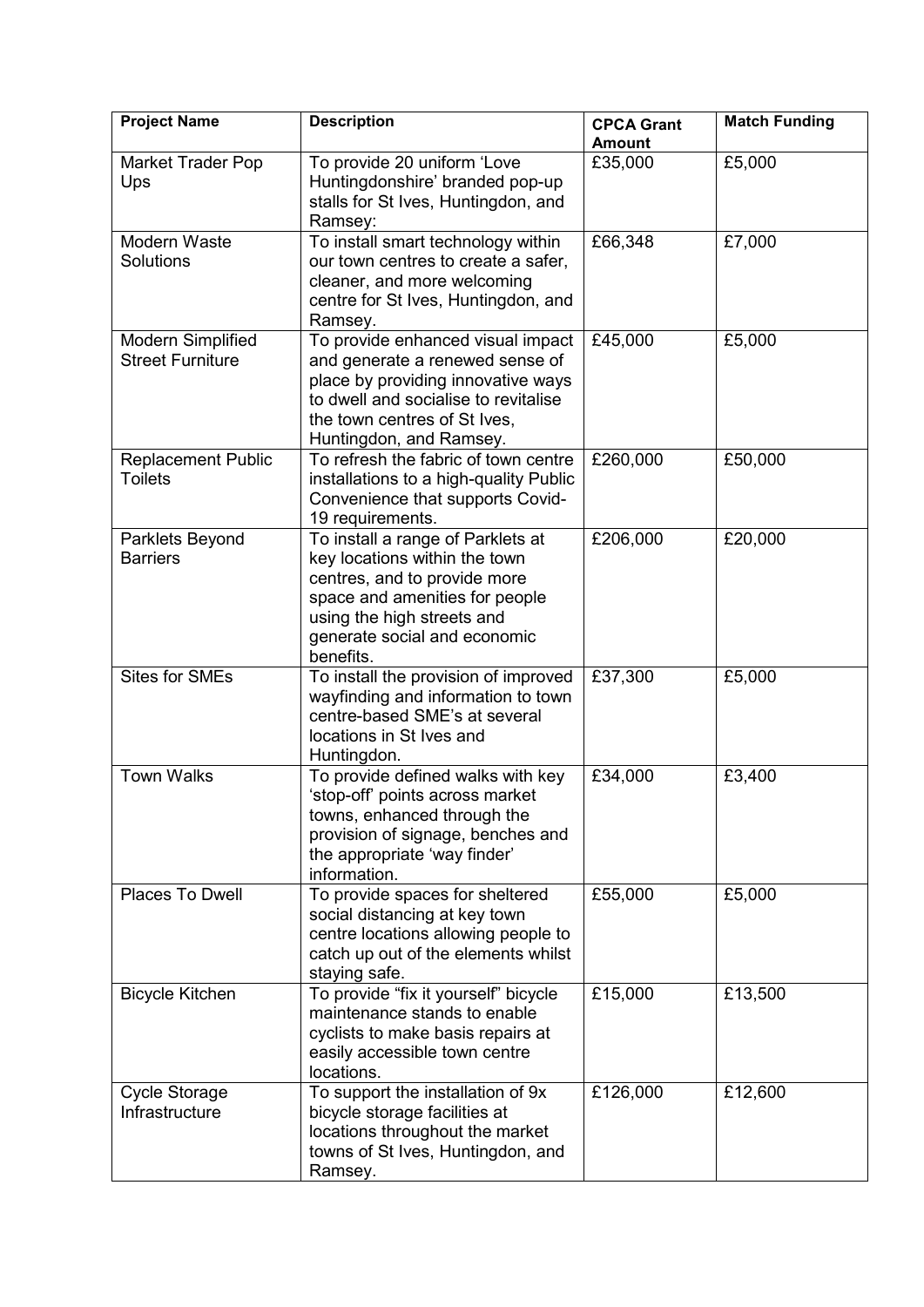| <b>Project Name</b>                                 | <b>Description</b>                                                | <b>CPCA Grant</b><br><b>Amount</b> | <b>Match Funding</b> |
|-----------------------------------------------------|-------------------------------------------------------------------|------------------------------------|----------------------|
| <b>Electric Vehicle</b>                             | To support the installation 17                                    | £89,500                            | £9,000               |
| Charging                                            | Electric Vehicle Charging points                                  |                                    |                      |
| Infrastructure                                      | within off-street car parks across                                |                                    |                      |
|                                                     | the market towns of St Ives,                                      |                                    |                      |
|                                                     | Huntingdon, and Ramsey.                                           |                                    |                      |
| <b>Riverside Frontages</b>                          | To enhance the physical                                           | £565,000                           | £56,500              |
|                                                     | infrastructure of urban green and                                 |                                    |                      |
|                                                     | strategic open space along                                        |                                    |                      |
|                                                     | Huntingdonshire riverside frontage                                |                                    |                      |
|                                                     | for the benefit of the visitors and                               |                                    |                      |
|                                                     | residents.                                                        |                                    |                      |
| <b>Smarter Towns</b>                                | To deliver a standard based Low                                   | £91,300                            | £20,800              |
|                                                     | Power Wide Area (LPWA) network                                    |                                    |                      |
|                                                     | to create a rich data landscape for                               |                                    |                      |
|                                                     | the market towns of St Ives,                                      |                                    |                      |
|                                                     | Huntingdon, and Ramsey to                                         |                                    |                      |
|                                                     | support businesses and                                            |                                    |                      |
|                                                     | community groups to become                                        |                                    |                      |
|                                                     | more efficient.                                                   |                                    |                      |
| Wayfinding and                                      | To support the installation of digital                            | £200,000                           | £20,000              |
| Information                                         | screens/infrastructure appropriate                                |                                    |                      |
|                                                     | to the requirements of St Ives,                                   |                                    |                      |
| <b>Fenland</b>                                      | Huntingdon, and Ramsey.                                           |                                    |                      |
| <b>Wisbech Footfall</b>                             | To install 2x footfall counters at                                | £19,500                            |                      |
| Counters                                            | key locations within the Wisbech                                  |                                    |                      |
|                                                     | Market Place area to provide data                                 |                                    |                      |
|                                                     | which will inform HDC on the                                      |                                    |                      |
|                                                     | economic health of the town                                       |                                    |                      |
|                                                     | centre.                                                           |                                    |                      |
| Wisbech Shop Watch                                  | To implement a new (digital) Shop                                 | £33,800                            |                      |
| Radio Scheme                                        | Watch Radio scheme in Wisbech,                                    |                                    |                      |
|                                                     | the aim of which is to make                                       |                                    |                      |
|                                                     | shoppers and retailers feel safe                                  |                                    |                      |
|                                                     | and secure in the town centre.                                    |                                    |                      |
| <b>Wisbech Business</b>                             | To implement a Business Capital                                   | £200,000                           |                      |
| <b>Capital Grants</b>                               | <b>Grants Scheme for local</b>                                    |                                    |                      |
| Scheme                                              | businesses, to adapt new ways of                                  |                                    |                      |
|                                                     | working, protect local employment                                 |                                    |                      |
|                                                     | opportunities and help improve the                                |                                    |                      |
|                                                     | local economy of Wisbech.                                         | £124,331                           |                      |
| <b>Whittlesey Business</b><br><b>Capital Grants</b> | To implement a Business Capital<br><b>Grants Scheme for local</b> |                                    |                      |
| Scheme                                              | businesses, to adapt new ways of                                  |                                    |                      |
|                                                     | working, protect local employment                                 |                                    |                      |
|                                                     | opportunities and help improve the                                |                                    |                      |
|                                                     | local economy of Wisbech.                                         |                                    |                      |
| March - FHSF                                        | To provide market towns funds as                                  | £900,000                           | £6,447,129           |
|                                                     | match funding towards March                                       |                                    |                      |
|                                                     | Future High Streets Fund bid.                                     |                                    |                      |
| <b>Fenland District Civil</b>                       | To improve market town parking                                    | £400,000                           |                      |
| <b>Parking Enforcement</b>                          | accessibility by seeking to                                       |                                    |                      |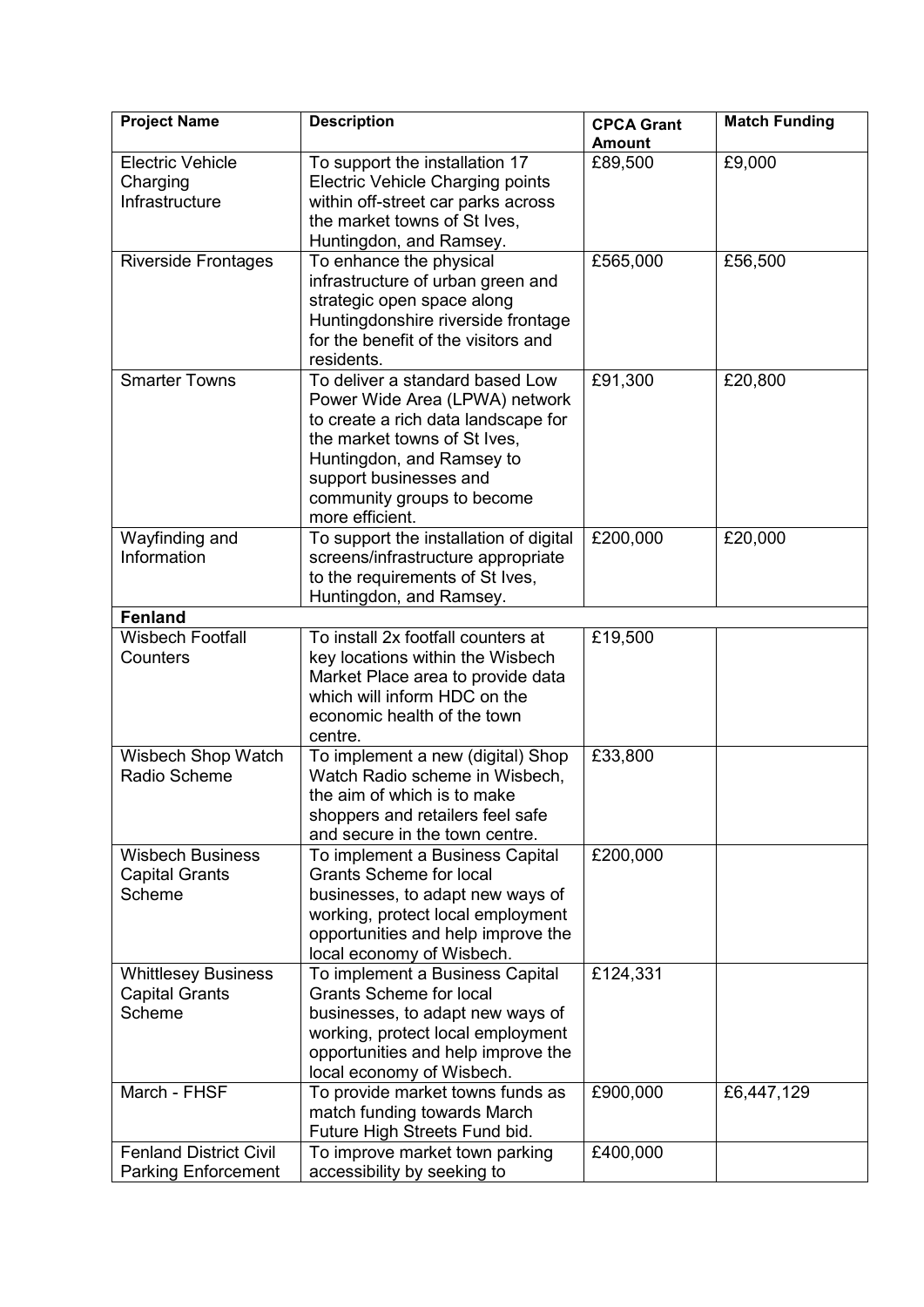| <b>Project Name</b>                                         | <b>Description</b>                                                                                                                                                                                                               | <b>CPCA Grant</b><br><b>Amount</b> | <b>Match Funding</b> |
|-------------------------------------------------------------|----------------------------------------------------------------------------------------------------------------------------------------------------------------------------------------------------------------------------------|------------------------------------|----------------------|
|                                                             | introduce Civil Parking                                                                                                                                                                                                          |                                    |                      |
|                                                             | Enforcement across the Fenland                                                                                                                                                                                                   |                                    |                      |
|                                                             | District, ensuring towns remain                                                                                                                                                                                                  |                                    |                      |
|                                                             | vibrant and viable as shopping                                                                                                                                                                                                   |                                    |                      |
|                                                             | centres.                                                                                                                                                                                                                         |                                    |                      |
| <b>East Cambridgeshire</b>                                  |                                                                                                                                                                                                                                  |                                    |                      |
| Ely Wayfaring and<br>Digital Signage                        | To support the installation of 18<br>city wide digital displays, to<br>signpost the latest information,<br>highlight educational and cultural<br>events, and act as information<br>points such as local business<br>directories. | £240,000                           |                      |
| Soham High Street<br><b>Business Incubator</b><br>(E-Space) | To support the acquire and re-<br>purpose substantial building into a<br>Soham town centre based<br>commercial business hub and<br>linking with E-Space Centres in<br>Littleport and Ely.                                        | £400,000                           | £600,000             |
| £4,143,079<br>Total funding requested (Jan21)<br>£7,279,929 |                                                                                                                                                                                                                                  |                                    |                      |

- 2.8 The following two bids have been referred back to the applicants for further development and will return for consideration at CA Board in March 2021:
	- Chatteris Skills Development
	- Littleport A10 Roundabout
- 2.9 The next tranche of project proposals is expected for consideration of approval at the CA Board in March 2021.

Significant Implications

- 3. Financial Implications
- 3.1 Approval is requested for £4,143,079.
- 3.2 There are Combined Authority funds approved in the MTFP budget of £500k for 2020/21, with an additional £9.5m CPCA capital allocated 'subject to approval' in 2020/21 to 2022/23. Payments to fund approved projects will be subject to the conditions as set out in the assessment report being met and signed funding agreement in place.
- 4. Legal Implications
- 4.1 No significant legal implications.